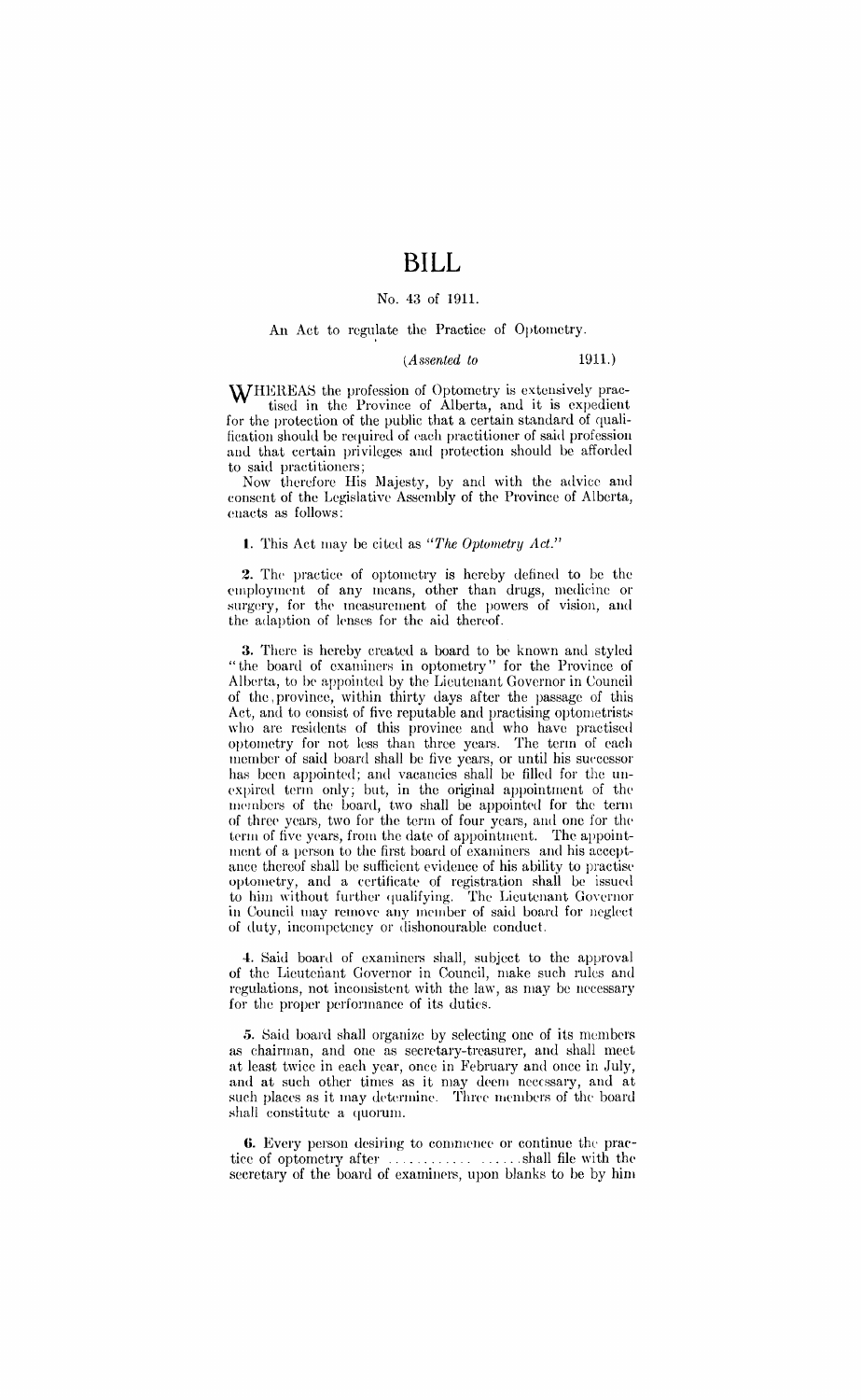supplied, an application, duly verified, stating therein that such applicant is more than twenty-one years of age, of good moral character, has completed the equivalent of two years in a high school, has graduated from some school of optometry, maintaining a standard satisfactory to the board, or has practised optometry for not less than one year under the supervision of a registered optometrist, and shall present himself before the board and shall submit to an examination as to his qualifications for the practice of optometry. Every candidate successfully passing such examination shall be registered by said board as possessing the qualifications required by this Act, and shall receive from said board of examiners a certificate thereof. But any person who shall submit to the said examiners satisfactory proof as to his character, competency and qualifications, and that he has been continuously engaged in the practice of optometry in this province for more than one year next prior to the passage of this Act, may receive a certificate of exemption from sueh examination, which certificate shall be registered and shall entitle him to practice optometry under this Act. Every person entitled to a certificate of exemption as herein provided, must make application therefor and present the evidence to entitle him thereto on or before. or he shall be deemed to have waived his right to such certificate.

Before any certificate is issued, it shall be numbered and recorded in a book kept in the secretary's office, and its number shall *be* noted upon the certificate. A photograph of the person registered shall be filed with the record and a duplicate thereof affixed to the certificate. The presentation of the said certificate of exemption to the board of examiners, by the person to whom it was issued, shall entitle him to take the examinations without further qualification, and, upon his passing such examination, he shall be granted the regular certificate of registration as herein provided for, upon payment of examination fee of  $815.$ 

7. The use of title "optometrist" shall be restricted in the Province of Alberta to those who have been granted the eertificate of registration, as provided in section 6.

8. Every person to whom a certificate of reg:stration or of exemption shall be issued shall immediately cause the same to be recorded in the clerk's office in the municipality of his residence, and also in the clerk's office of every other municipality wherein he shall then practise of thereafter commence to practise optometry. The fee to be paid the municipal clerk shall be \$1.00. Every person practising optometry must display his certificate of registration or exemption in a conspicuous place in the office or place wherein he practises optometry and whencyer required shall exhibit sueh certificate to said board of examiners or its authorized representatives, and whenever practising optometry away from said place he shall deliver to each customer or person fitted with glasses a bill of purchase, which shall contain his signature, his post office address and the number of his certificate of registration or exemption, together with a specification of the lenses and frames or mountings supplied, and the prices charged therefor.

9. The fee for examination prescribed by section 6 shall be \$15 payable in advance to the sceretary-treasurer of the hoard. For eertificate of registration the fee shall be \$10. (except as specially provided in section  $6$ ), and for certificate of exemption \$5. Each optomet ist practising under any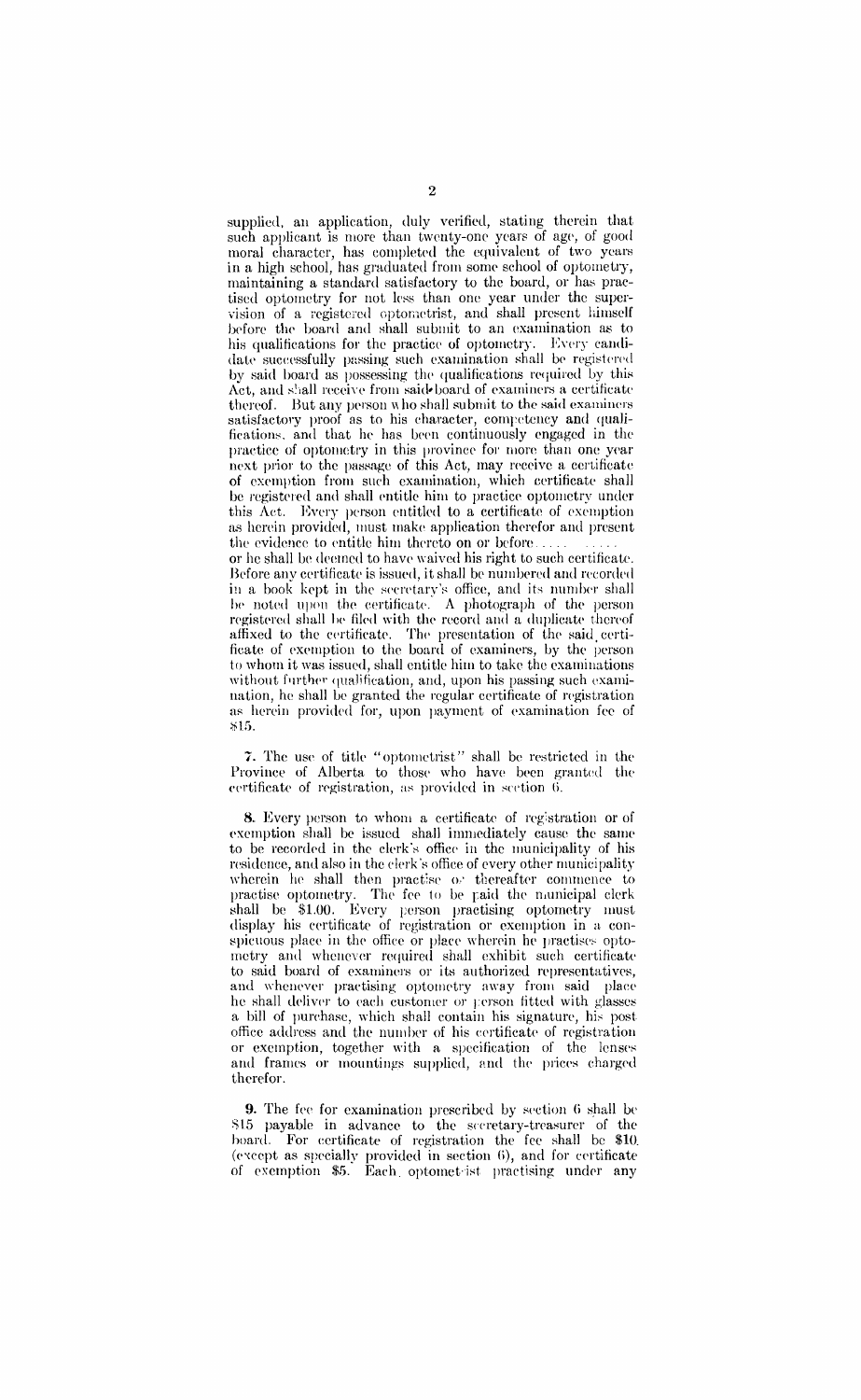certificate shall after the year ... pay annually to the secretary of the said board of examiners the sum of \$4.00 as a fee for the renewal of his certificate and in case of default of such payment by any person his certificate may be revoked by the board of examiners upon thirty days' notice being given Should such certificate be revoked for reasons herein given the same may be re-issued by the board of examiners upon payment of said fee, together with the sum of \$5.00 as a penalty.

10. The actual expenses of said board shall be paid out of the funus received as herein mentioned, provided that in no event shall such expenses be a charge against the public treasury. After all necessary expenses of the said hoard have been paid by the secretary-treasurer thereof, out of the moneys received from said fees and penalties, including \$5 for each day's actual attendance to each member of said board and three cents a mile for mileage (if there be funds for that purpose), the balance of the moneys received by said board shall be placed iu a chartered bank and shall constitute a fund for the usc of the board of examiners in optometry.

11. No person practising optometry shall be permitted to use the prefix "doctor" unless he shall be a licensed graduate of a recognized school of medicine, nor shall he advertise or represent hin-self in such manner as to lead the public to believe him to be other than an "optometrist" or "exempt" as defined in this Act.

12. Any certificate issued by said board of examiners may be revoked by said board for violation of the law, incompetency, inebriety, fraud or misrepresentation; provided that before any certificate shall be revoked the holder thereof shall have notice in writing of the charge or charges against him, and, at a day specified in said notice, and at least ten days after the service thereof by registered letter to his recorded address, be given a public hearing and have ample opportunity to produce testimony in his behalf. Any person whose certificate has been revoked may, after ninety days, apply to have the same re-granted, and if certificate is re-granted by the board of examines he shall pay a penalty of \$5 forthwith. Any person practising optometry after his certificate has been revoked shall *be* deemed to have practised optometry without registration.

13. No person not a holder of a certificate of registration or exemption duly issued and recorded as herein provided, shall practise optometry within this province after. No person shall falsely personate a registered optometrist of a like or different name, nor buy, sell, or fraudulently obtain a certificate of registration or exemption issued to another. Practising or offering to practise or the public representation of being qualifiecl to praetise optometry as herein provided shall be sufficient evidence of the violation of this Act, and every person who violates the provisions of this section shall for each offence, upon conviction before a magistrate or justice of the peace, be fined not less than  $$25$  nor more than  $$100$ , or imprisonment not more than three months or both.

14. Nothing in this Act shall be construed to apply to physicians or surgeons authorized to praet:sc under the laws of the Province of Alberta, no" to persons who sell glasses as on preseription from an oculist, or duly vegistered optometrists, nor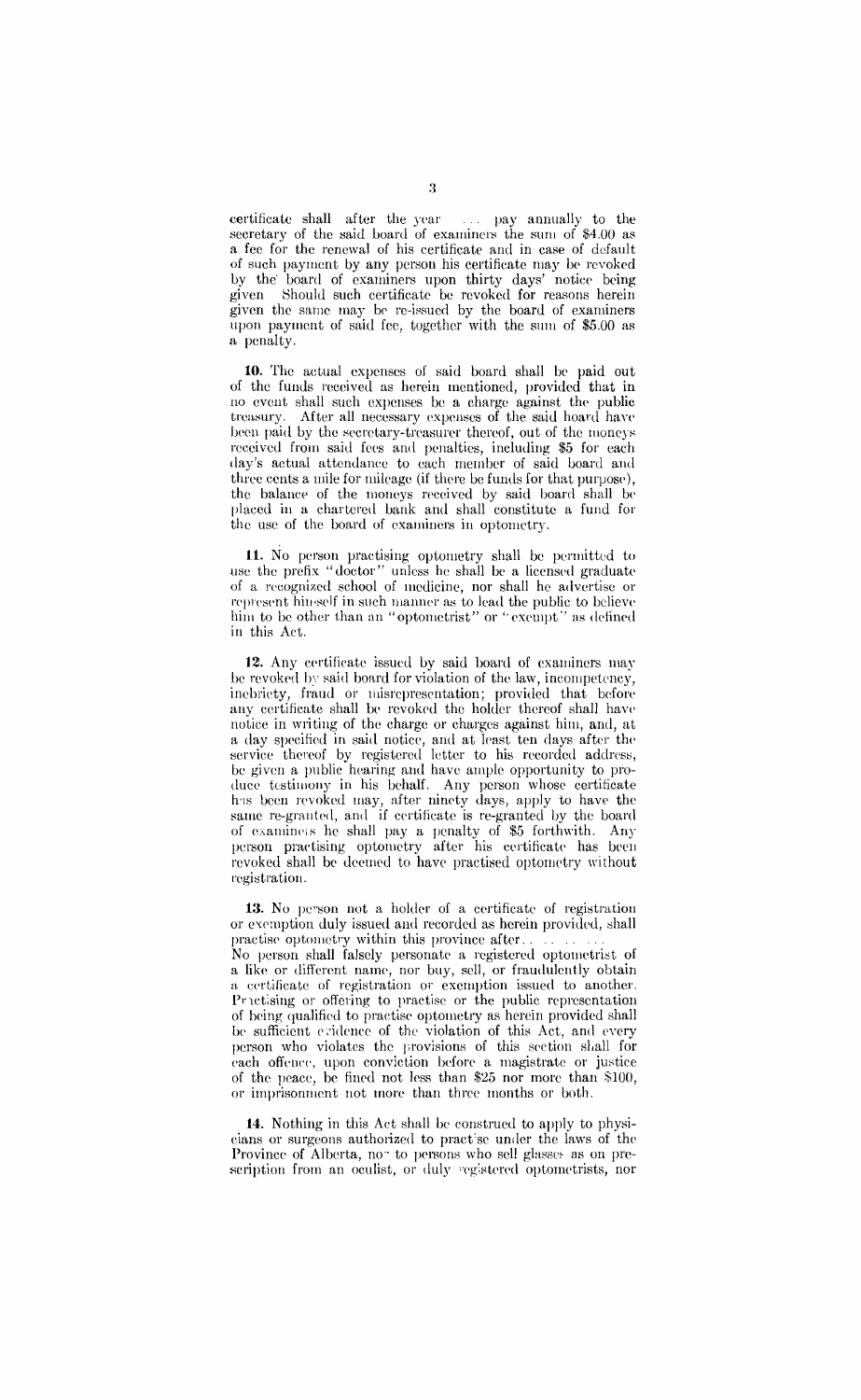to persons who sell complete ready-to-wear glasses as merchandise from a permanent place of business. The use of test lenses or trial frames shall be deemed *prima facie* evidence of having practised optometry.

15. This Act shall come into force on